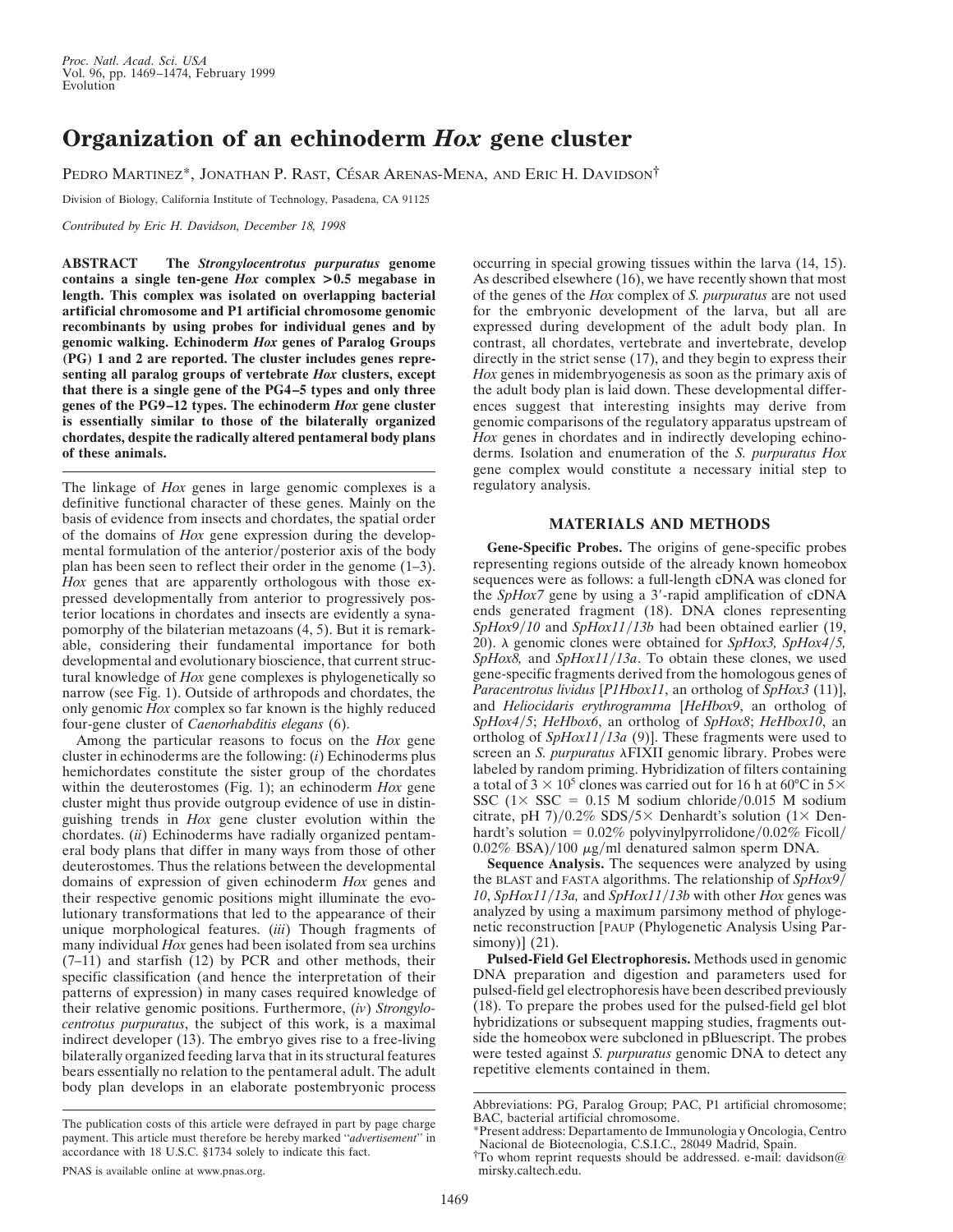

FIG. 1. Phylogenetic tree for Metazoa, including representative protostome phyla and the three phyla that constitute the deuterostomes. Molecular phylogenies divide the protostomes into two great clades, namely the ecdysozoans (here arthropods to priapulids) and the lophotrochozoans (here flatworms to molluscs); deuterostomes consist of hemichordates and echinoderms, which are sister groups, plus chordates (vertebrate and invertebrate) (40–44). The only phyla in which *Hox* gene clusters have been structurally characterized at the genome level are boxed (see text for references). The echinoderm box refers to the present work.

**P1 Artificial Chromosome (PAC) and Bacterial Artificial Chromosome (BAC) Library Construction and Screening.** A P1 artificial chromosome library was constructed in the pCyPAC7 vector (a kind gift of Chris Amemiya, Boston University). DNA from the sperm of a single animal was partially digested with *Mbo*I and the library was constructed as described (22). The BAC library was constructed in the pBACe3.6 vector (a kind gift of Pieter de Jong, Roswell Park Cancer Institute, Buffalo, NY; GenBank accession no. U80929). Agarose-embedded DNA from a second animal was partially digested by *EcoRI*/*EcoRI* methylase competition (23). PAC and BAC genomic fragments containing all *S. purpuratus Hox* genes were also cloned from arrayed libraries by using the following hybridization conditions: Four  $22 \times 22$ cm<sup>2</sup> filters containing a total of about  $8 \times 10^4$  clones were incubated for 16 h at 65°C in 5× SSPE (1× SSPE = 0.15 M NaCl/10 mM phosphate, pH  $7.4/1$  mM EDTA)/0.5%  $SDS/5\times$  Denhardt's solution/50  $\mu$ g/ml denatured salmon sperm DNA. The filters were washed to a criterion of  $1\times$  $\overline{\text{S}sPE}/0.5\%$  SDS at  $65^{\circ}$ C and exposed for a few hours. Positive clones were analyzed by restriction mapping and their homeoboxes amplified by PCR and then sequenced.

## **RESULTS**

*Hox* **Genes of** *S. purpuratus* **Identified with Canonical Probes.** An exhaustive PCR screen of *S. purpuratus* genomic DNA was carried out by using a pair of degenerate oligonucleotide primers (18) that recognize canonical sequence elements within the homeodomains of many *Hox* genes. Eight different *Hox*-type sequence fragments were recovered, plus

an ortholog of the *Xenopus XLHbox*8 gene (24). These eight *Hox*-type homeobox sequences had all been recovered in various earlier studies on different sea urchin species (7–11) and had been subjected to detailed analysis by using several phylogenetic reconstruction procedures by Popodi *et al*. (9). At the amino acid level, the *S. purpuratus* homeodomain sequences are almost identical to those of *Heliocidaris erythrogamma,* which were used for that analysis. These eight *Hox*type sequences could be classified as follows, based on comparison with *Drosophila* and mouse *Hox* genes (25, 26):

*SpHox3* was unambiguously assigned to PG3, based on multiple uniquely shared residues.

A single PG4 or 5 gene was found and named *SpHox4/5*.

Three genes were found that were related to vertebrate genes of PG6, 7, or 8, but their identity within this subgroup could not be unequivocally determined by sequence alone.

Three other genes were clearly related to the posterior group genes of vertebrates, i.e., PG9–13.

Sequence comparisons between the homeodomains of the *S. purpuratus Hox* genes and those of their vertebrate and *Drosophila* ortholog (25) are shown in Fig. 2 (paralog group assignments in Fig. 2 are based on position within the *Hox* cluster as described below, as well as on the homeodomain sequences *per se*). As already demonstrated by Popodi *et al.* (9), the sea urchin *Hox* gene sequences are obviously more closely related to the deuterostome *Hox* genes than to those of *Drosophila*.

**''Anterior''** *Hox* **Genes of** *S. purpuratus: SpHox1* **and** *SpHox2***.** Previous surveys of *Hox* genes in sea urchins had failed to detect any ''anterior'' class genes (7–10), and it was even suggested  $(8)$  that their absence might be interpreted in terms of the peculiar modifications of the echinoderm body plan, which lacks obvious head structures. However, a PG3 *Hox* gene was then recovered from *Paracentrotus lividus* (11) and, as noted above, a *Strongylocentrotus* PG3 homeobox also emerged from our PCR screen. We now report the identification of PG1 and 2 *Hox* genes as well. Invisible to the genomic PCR approaches that we and others had attempted, these genes were recovered only by genomic walking. As shown in Fig. 2, diagnostic residues in their homeodomain sequences identify genes of these paralog groups (e.g., the alanine at position 9 of the homeodomain in PG1 genes and the proline at this position in PG2 and 3 genes) (25). It is clear that sea urchins possess the same complete complement of ''anterior'' class *Hox* genes as do other bilaterians.

Two features again relate the *SpHox1–3* genes more closely to their chordate than to their *Drosophila* counterparts. First, the homeodomain sequences are more similar and, in the case of *SpHox3,* this similarity to the vertebrate sequences extends beyond the homeodomain (not shown). Second, whereas the homeodomains of *Drosophila lab* and *pb* genes are interrupted by introns, the vertebrate PG1 and 2 genes are not (26) and neither are the *SpHox1* and *SpHox2* genes.

**Single** *Hox* **Gene Cluster.** Multiple sequences belonging to given *Hox* gene paralog groups have not been recovered in any of the PCR screens carried out on echinoderm nucleic acids (refs. 7–11 and present studies), and this plus our initial pulsed-field gel electrophoresis experiments on *S. purpuratus Hox* genes (18) led to the supposition of a single *Hox* gene complex per haploid genome in this species. To confirm this, many additional pulsed-field gel hybridizations (27) were performed by using the complete set of *Hox* gene probes, which this work made available. The three experiments reproduced in Fig. 3 are representative of gel-blot hybridizations carried out with all ten *Hox* gene probes. The DNA of *S. purpuratus* displays 4–5% intraspecific sequence polymorphism (28), and thus on random expectation there is a significant probability that a given restriction enzyme target site sequence that is present in one haploid genome of an individual will be missing in the other or that a different site will be present. Thus two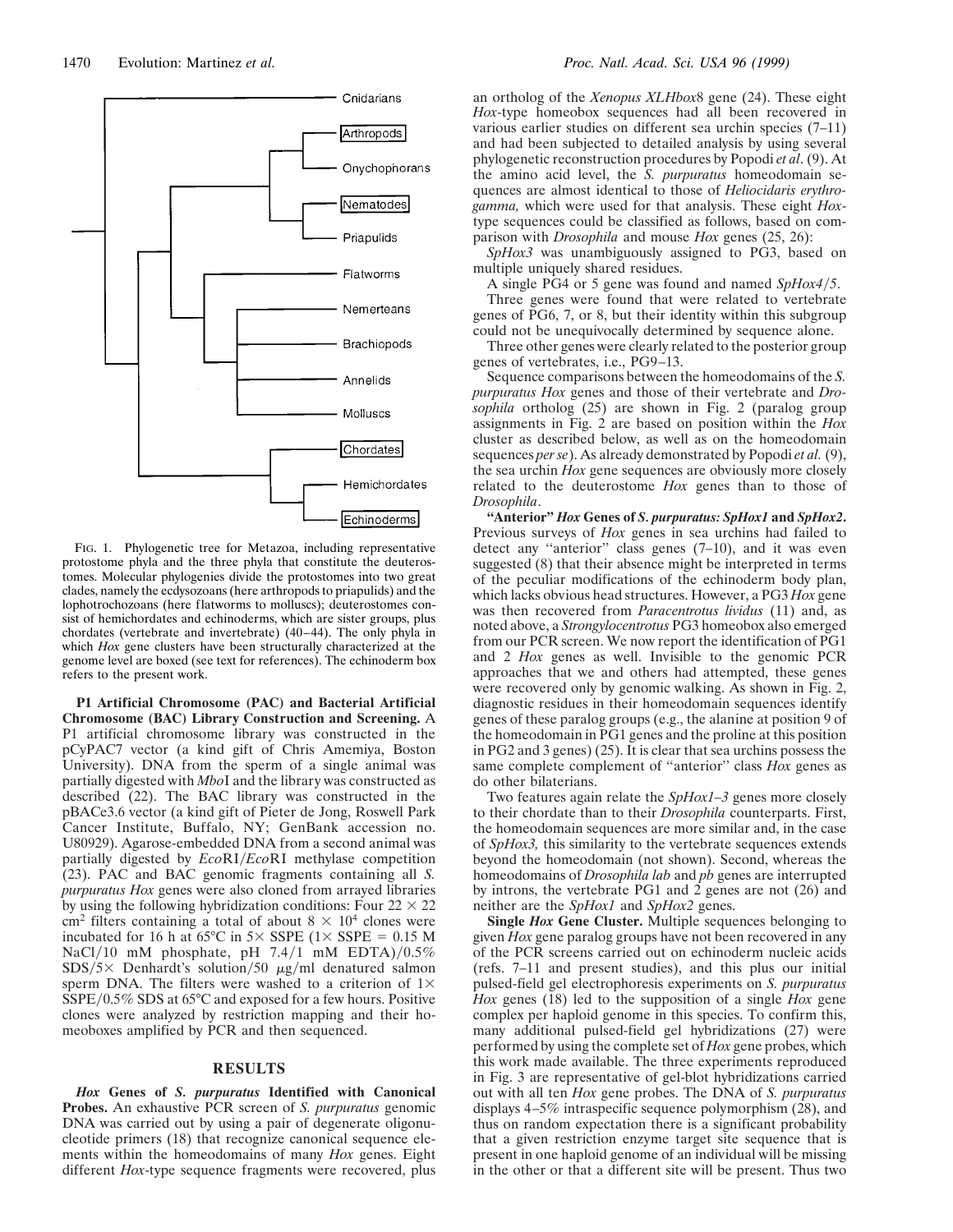| PG1<br>VERT1<br>AMP1<br>LВ<br><i>SpHox1</i>                             | pnaiRTNFtTkQLtELeKEF------t----v---at----e---KIWFQNRRMKQKKRE<br>PNNGRTNFTTKQLTELEKEF-----------------A-N------KIWFQNRRMKQKKRE<br>NNSGRTNFTNKQLTELEKEF---------------NT-------KIWFQNRRMKQKKRV<br>HFNKYLTRARRVEIAASLOLNETOV                                                                                                                              |
|-------------------------------------------------------------------------|--------------------------------------------------------------------------------------------------------------------------------------------------------------------------------------------------------------------------------------------------------------------------------------------------------------------------------------------------------|
| PG2<br>VERT2<br>AMP2<br>PB <sub>2</sub><br><i>SpHox2</i>                | Sr-L---Y-N-------K--HF-K-------VE----L-D-T----KvWFQNRRMKHKRQT<br>S--L--VF-N-------K--HY-K-V-----KE--S--D-N----KIWFQNRRMRQKRRD<br>P--L---Y-N-------K--HF-K-L------E---S-D-T-----KVWFQNRRMKHKRQT<br>RLNHYLCRPRRIQIAAYLELSERQV                                                                                                                            |
| PG3<br>VERT3<br>AMP3<br><i>SpHox3</i>                                   | skRarTaYTsaQLVELEKEF-y----c-p----I-Al-D------------------K-q<br>GKRARTAYTSAQLVELEKEF--------------AM---------------------KEQ<br>HFNRYLCRPRRVEMAKSLNLTERQI                                                                                                                                                                                              |
| $PG4+PG5$<br>VERT4<br>AMP4<br>DFD<br>VERT5<br>AMP5<br><i>SpHox4/5</i>   | pkRSRtAYTRQQVLELEKEF-y---------i----t-c-s---iKIWFQNRRMKWKKdh<br>TKRSRTAYTRQQVLELEKEF----------------S-------KIWFQNRRMKWKKDN<br>PKRQRTAYTRHQILELEKEF-Y-------------T-V-S----KIWFQNRRMKWKKDN<br>gkrartaYTRYQTLeLEKEF-y-----------i-ha-C-s----KIWFQNRRMKWKKdn<br>NKRTRTAYTRYQTLELEKEF-----------------C------KIWFQNRRMKWKKEN<br>HFNRYLTRRRRIEIAHALGLTEROI |
| PG6<br>VERT6<br>AMP6<br><i>SpHox6</i>                                   | rRRGRQtYtRYQTLELEKEF-fN--L-----I---nalC-T---------------W---S<br>KKRGRQTYTRYQTLELEKEF--NK-L-----I---HL---T---------------W---N<br>HFSRYVTRRRRFEIAQSLGLSERQI                                                                                                                                                                                            |
| PG7<br>VERT7<br>AMP7<br><i>SpHox7</i>                                   | HFNRYLTRRRRIELSHLLGLTEROI                                                                                                                                                                                                                                                                                                                              |
| PG8<br>VERT8<br>AMP8<br><i>SpHox8</i>                                   | rrrGrQTySRyQTLELEKEF1f-P---r-----SHaLg-T----KIWFQNRRMKLKKen<br>RRRGRQTYSRYQTLELEKEF-F-K-----------H-LG-T----KIWFQNRRMKLKKEA<br>HYNRYLTRKRRIEIAQAVCLSEROI                                                                                                                                                                                               |
| $PG9 + PG10$<br>VERT9<br>AMP 9<br>ABD-B<br>VERT10<br>AMP10<br>SpHox9/10 | t-------t-y-T-------1---------y-V--1-N-t--------------------mn<br>----------Y-I------------VS-E--Q--S-HVN-SD--------------RM-<br>LFNMYLTRDRRLEIARLLSLTERQV                                                                                                                                                                                             |
| PG11+PG12+PG13<br>VERT11<br>VERT12<br>VERT13<br>SpHox11/13a             | sRKKRCPYtKyQirELErEFfFnv-inkEk-Lql-rmlN--D-----WFQNRRMKeKKln<br>sRKKRkPYtKqQiaELEnEFlv-efInrgk-keL-nr-N-sDq----WFQNRRMKkKr-v<br>gRKKRVPYTK-QLKELEnEYAinKFI-KdK-RR--A-TN-S----T-WFQNRRVK-KKvv<br>LYNMYLTRDRRSHISRALSLTERQV                                                                                                                              |
| VERT11<br>VERT12<br>VERT13<br>SpHox11/13b                               | $s - K - -C - -t - y - ir - -r - fFnv - inkEk - Lq1-rm1N - -D - - - - - - - - - - e - 1n$<br>s-K--k--t-q-ia---n--lv-efInrgk-ke--nr-N-sDq------------k-r-v<br>g-K--V--T---LK---n-YAinKFI-KdK-RRI-A-TN-S----T-------V-----vv<br>TTNMYLTRDRRSKLSQALDLTERQV                                                                                                |

FIG. 2. Alignment of vertebrate, amphioxus, *Drosophila,* and *S. purpuratus* homeodomain sequences. The *S. purpuratus* homeodomain sequences are shown flanked by arrows representing the positions of the PCR fragments used in our screens (18). Homeodomain sequences for some genes were obtained by other methods or were from a combination of sources, e.g., clones isolated by genomic walking or cDNA clones, as described in the text. In vertebrate homeodomain consensus sequences (VERT), uppercase letters indicate a residue conserved in all known vertebrate sequences of that paralog group, e.g., all mouse and human PG1 genes (24). Lowercase letters indicate a residue found in the majority but not all vertebrate sequences of each paralog group, i.e., comparing the multiple vertebrate sequences available for each Paralog Group (there is only a single amphioxus gene from each Paralog Group). Dashes indicate amino acid identity at that position between the *S. purpuratus* genes and all vertebrate genes as well as *Drosophila* and amphioxus genes of that paralog group. Amphioxus sequences [AMP, from *Branchiostoma* (3)] are shown below the vertebrate consensus sequences. *Drosophila* sequences included in the comparison are *Labial* (LB), *Proboscipedia* (PB), *Deformed* (DFD), and *Abdominal B* (ABD-B). Sequences are compiled from ref. 25.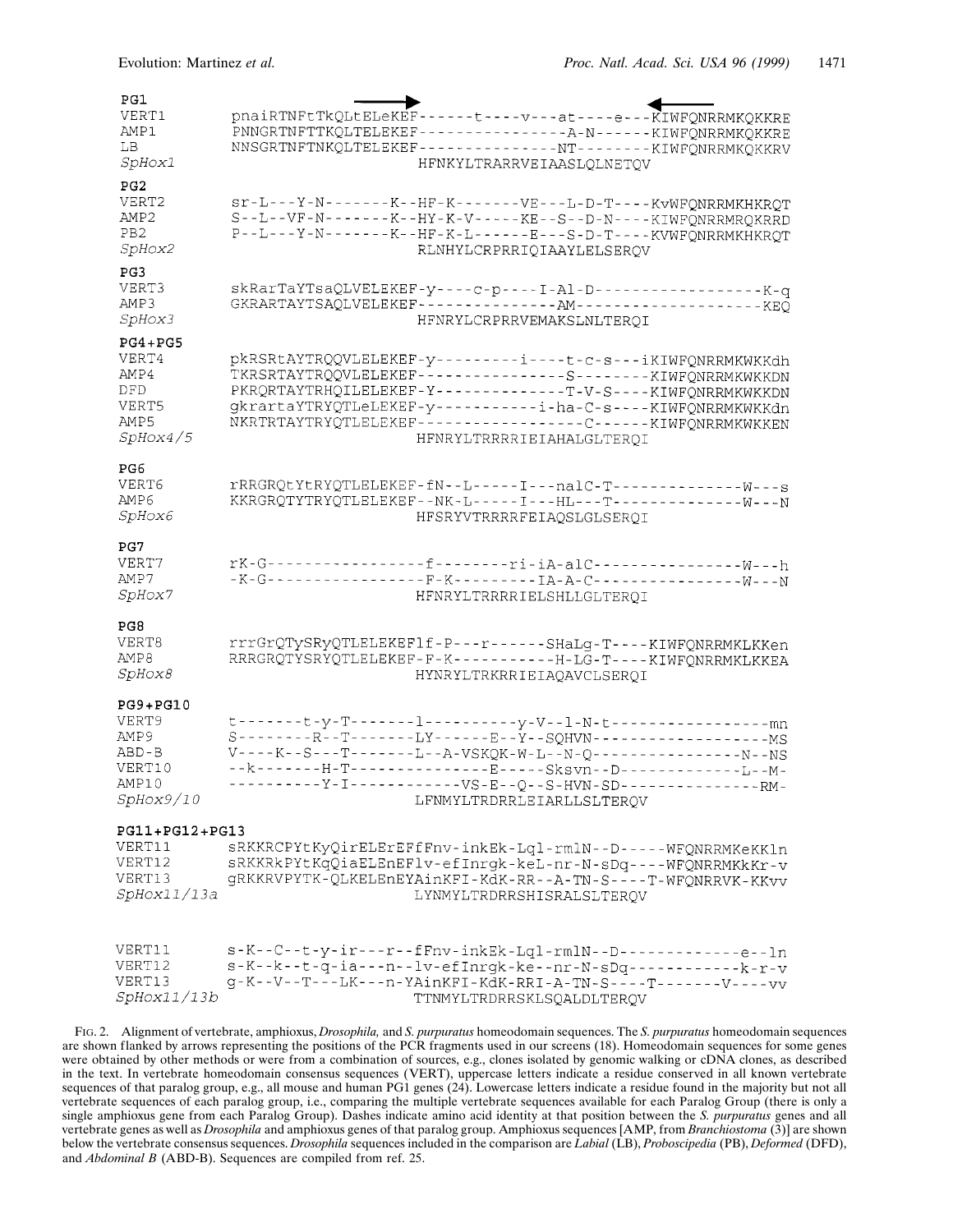

FIG. 3. Genome blot hybridizations carried out on pulsed-field electrophoretic displays of *S. purpuratus* genomic DNA. The DNA was obtained from sperm of a single individual. Seven different restriction enzymes were used for the blots in each panel, as indicated. Arrows indicate common bands revealed by probes for more than one gene.

bands per single copy sequence sometimes appear; examples can be seen in each of the panels of Fig. 3, though most bands are single. A 450-kb *Not*I band hybridizes with *SpHox6* and *SpHox11/13a* probes (Fig. 3 *B* and *C*) and with probes for four other *Hox* genes as well (not shown), but none of the three "anterior" *Hox* genes are included in this DNA fragment (e.g., *SpHox3*; see Fig. 3*A*), nor is the 5' terminal gene of the ''posterior'' type. We show below that the four ''anterior''-most *Hox* genes are included within a span of  $\approx 100$  kb. The *Hox* cluster of *S. purpuratus* is thus  $> 0.5$  megabase in length, larger than either the 300-kb *Branchiostoma* (amphioxus) cluster (3) or the mouse and human clusters, which are on the order of 100 kb (26, 29). *Hox* cluster length is not correlated with genome size in any simple way over these great phylogenetic distances, as the *S. purpuratus* genome (30) is only about one-fourth the size of mammalian genomes.

**Order of** *S. purpuratus Hox* **Genes in a Genomic Contig.** BAC and PAC genomic libraries were constructed, each from the sperm of a single individual. The PAC library, constructed in the vector pCyPAC7, a modification of the pCyPAC2 vector (22), contained inserts averaging 80 kb and afforded 7-fold genome coverage. The average insert length in the BAC library, constructed in the pBACe3.6 vector, was 140 kb, and it provided about 13-fold genome coverage. The libraries were arrayed by using a Q-Bot robot (Genetix, Christchurch, Dorset, UK) and spotted at high density on  $22 \times 22$ -cm<sup>2</sup> nylon membranes (31). The filters were screened with the *Hox* gene probes and about 70 positive genomic recombinants were recovered from each library, so that each gene was represented on multiple inserts. Subarrays were prepared and, to determine overlaps, each insert was challenged with all relevant *Hox* gene probes. To confirm the screening results, the homeoboxes were recovered by PCR from each of the key inserts and sequenced. In this way the exact order of the *Hox* gene cluster was unequivocally determined. We made no attempt to map the positions of the genes within the inserts so as to establish



FIG. 4. Organization of the *S. purpuratus Hox* gene cluster. The diagram is not to scale, as the intergenic distances within the cluster have not been determined. The sequence of *Hox* genes within the cluster was inferred from their locations within PAC and BAC genomic inserts (see text) and the overlaps amongst clones containing each gene. For brevity, only one set of PAC genomic clones is shown, though each genomic region was analyzed on the basis of overlaps of multiple independent PAC and BAC clones. The correct names of the *Hox* genes with respect to their paralogous affinities with vertebrate *Hox* genes appear at the top of the diagram, and beneath in parentheses are designations found in earlier literature describing isolations of *Hox* homeodomains or cDNAs in various laboratories (see text for references). The dashed line indicates the span of the 450-kb fragment indicated in Fig. 3, which includes all the genes from  $SpHox4/5$  to  $SpHox11/13a$ .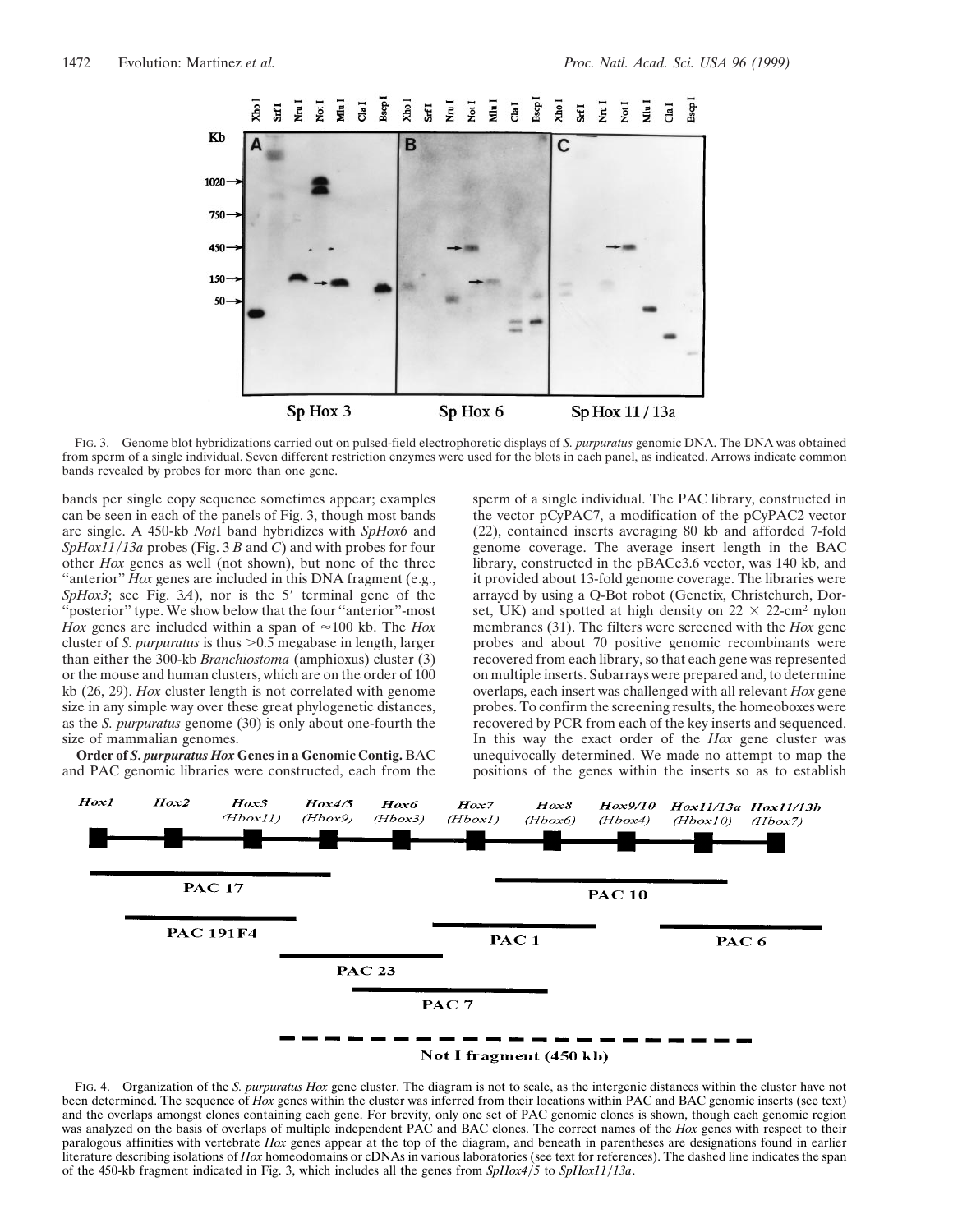intergenic distances. Even so, it is clear that gene density is highest at the ''anterior'' end of the cluster. Thus *SpHox1*, *SpHox2*, *SpHox3*, and *SpHox4/5* genes were all found within a single PAC recombinant of about 100 kb in length. The "anterior" genes are also more densely packed in the mouse (29), *Fugu* (32), and amphioxus (3) *Hox* gene clusters.

The gene order is shown in Fig. 4 in which, for simplicity, only a small minority of the specific genomic fragments included in the analysis is indicated. The order establishes the linear arrangement of those genes that are too similar to be assigned unequivocally on the basis of sequence alone.

## **DISCUSSION**

**PG4–5 Gene.** The mapping data of Fig. 4 confirms that only a single gene of the PG4–5 type exists in the *S. purpuratus* cluster, thus explaining why only one example of this type of *Hox* homeodomain has been recovered in any of the sea urchin *Hox* gene screens cited above. We named this gene *SpHox4/5* because its homeodomain is not obviously closer to either one of the possible cognates (Fig. 2). A single *Hox* gene of this subtype may be a synapomorphy of the echinoderms, because a starfish also has only one gene of the PG4–5 type (12), and starfish are a distantly related echinoderm class with respect to echinoids (33). Hemichordates (34) and amphioxus (3) have two genes of this type, i.e., the PG4 and 5 *Hox* genes, as does *Drosophila* (i.e., the *Dfd* and *Scr* genes), which here serves as a distant outgroup.

**The Posterior Group Genes.** The genes at the 5' end of the *Hox* clusters, i.e., in vertebrates, the PG9–13 genes, appear to have evolved more rapidly (35). There are three *Hox* genes of this subgroup in *S. purpuratus* (Fig. 4). A maximum parsimony analysis indicates that these three genes fall into two subclasses, one containing a single gene,  $SpHox9/10$ , which is very similar to the chordate PG9 and 10 genes; the other containing two genes, most closely related to the vertebrate PG11–13 *Hox* genes. These *S. purpuratus* genes are hence designated *SpHox11*y*13a* and *SpHox11*y*13b*. The ''posterior'' *Hox* genes of vertebrates have similarly been classified into these same two groups in a previous phylogenetic analysis (36). Expansions of the ''posterior genes'' may have occurred in deuterostomes, since amphioxus has four such genes (37), whereas vertebrate clusters possess five (2) compared with the three in this sea urchin. Because there is no specific orthology relationship between the *S. purpuratus SpHox11/13a* and *SpHox11/13b* genes and the chordate *PG11–13* genes, some of these gene duplications or paralogous expansions may be phylum specific. The implication is that an ancestral deuterostome form may have possessed one *Hox* gene of the PG9–10 type and one gene of the PG11–13 type.

**Regulation of** *Hox* **Gene Expression and the Echinoderm Body Plan.** The pentamerally symmetric adult body plan of echinoderms is obviously very highly modified from those of their bilaterian ancestors, and it differs greatly from the bilaterally organized body plans of hemichordates and chordates, the other living deuterostome phyla. Echinoderms lack obvious head structures, and their radially organized water vascular systems and central nervous systems, as well as their calcite endoskeletons, are all phylum-specific characters. Yet, as this work shows, their *Hox* gene complex is essentially the same as that of chordates, with the minor exceptions discussed above, namely that there is a single gene of the PG4–5 type and three rather than a larger number of genes of the PG9–13 type. Though their body plans contrast with those of other deuterostomes particularly in the anterior regions, they possess exactly the same ''anterior'' group *Hox* genes as do chordates, i.e., the PG1, 2, and 3 genes. We cannot here discuss the evolutionary derivation of the echinoderm body plan, except to emphasize that the presence of the complete *Hox* gene complex in the sea urchin strongly validates the view (38) that evolutionary changes in morphogenetic *Hox* gene function have depended primarily on regulatory alterations. *Hox* genes are called into play downstream of the prior patterning processes that initially define morphological elements of the body plan, and they control the institution of other patterning processes within these morphological domains (e.g., 2, 38–40). Their expression depends specifically on the structures of their own cis-regulatory elements, and their function depends likewise on the structures of the cis-regulatory elements of their target genes. Both of these key sets of genomic regulatory sequences have evidently changed markedly during evolution.

It is a pleasure to acknowledge the expert assistance of Dr. Kevin Peterson of this laboratory in the phylogenetic analyses of *Hox* gene sequences referred to throughout this work and also for helpful critical comments on the manuscript. We are extremely grateful to Drs. Ellen Popodi (Indiana University), Robert Maxson (University of Southern California), Michael Murtha (Yale University), and Giovanni Spinnelli (University of Palermo) for providing us with *Hox* probes from various sea urchin species. We thank Valeria Mancino for help with pulsed-field electrophoresis. Drs. Chris Amemiya and Pieter de Jong were extremely helpful in providing us with their PAC and BAC vectors, respectively. This work was supported by the Stowers Institute for Medical Research and by a grant from the National Institute of Child Health and Human Development. J.P.R. was supported by a National Institutes of Health Training Grant (HD-07257).

- 1. Lewis, E. B. (1978) *Nature (London)* **276,** 565–570.
- 2. McGinnis, W. & Krumlauf, R. (1992) *Cell* **68,** 283–302.
- 3. Garcia-Fernandez, J. & Holland, P. W. H. (1996) *Nature (London)* **370,** 563–566.
- 4. Balavoine, G. (1997) *C. R. Acad. Sci.* **329,** 83–94.
- 5. Adoutte, A., Balavoine, G., Lartillot, N. & de Rosa, R. *Trends Genet.*, in press.
- 6. Salser, S. J. & Kenyon, C. (1994) *Trends Genet.* **10,** 159–164.
- 7. Dolecki, G. J., Wannakrairoj, S., Lum, R., Wang, G., Riley, H. D., Carlos, R., Wang, A. & Humphreys, T. (1986) *EMBO J.* **5,** 925–930.
- 8. Ruddle, F. H., Bentley, K. L., Murtha, M. T. & Rish, N. (1994) *Development (Cambridge, U.K.) Suppl.* 155–161.
- 9. Popodi, E., Kissinger, J. C., Andrews, M. E. & Raff, R. A. (1996) *Mol. Biol. Evol.* **13,** 1078–1086.
- 10. Morris, V. B., Brammall, J., Byrne, M. & Frommer, M. (1997) *Gene* **201,** 107–110.
- 11. Di Bernardo, M., Russo, R., Oliveri, P., Melfi, R. & Spinelli, G. (1994) *Genetica (The Hague)* **94,** 141–150.
- 12. Mito, T. & Endo, K. (1997) *Mol. Phylogenet. Evol.* **8,** 218–224.
- 13. Peterson, K. J., Cameron, R. A. & Davidson, E. H. (1997) *BioEssays* **19,** 623–631.
- 14. Pearse, J. S. & Cameron, R. A. (1991) in *Reproduction of Marine Invertebrates, Echinoderms and Lophophorates*, eds. Giese, A. C., Pearse, J. S. & Pearse, V. B. (The Boxwood Press, Pacific Grove, CA), Vol. VI, Chap. 7, pp. 513–662.
- 15. Davidson, E. H., Cameron, R. A. & Ransick, A. (1998) *Development (Cambridge, U.K.)* **125,** 3269–3290.
- 16. Arenas-Mena, C., Martinez, P., Cameron, R. A. & Davidson, E. H. (1998) *Proc. Natl. Acad. Sci. USA* **95,** 13062–13067.
- 17. Nielsen, C. (1998) *Biol. Rev. Cambridge Philos. Soc.* **73,** 125–155.
- 18. Martinez, P., Lee, J. C. & Davidson, E. H. (1997) *J. Mol. Evol.* **44,** 371–377.
- 19. Zhao, A. Z., Vansant, G., Bell, J., Humphreys, T. & Maxson, R. (1991) *Mech. Dev.* **34,** 21–28.
- 20. Dobias, S., Zhao, A. Z., Tan, H., Bell, J. R. & Maxson, R. (1996) *Dev. Dyn.* **207,** 450–460.
- 21. Swofford, D.L., PAUP (Phylogenetic Analysis Using Parsimony) 1993 (Illinois Natural History Survey, Champaign, IL), Version 3.1.1.
- 22. Amemiya, C. T., Ota, T. & Litman, G. W. (1996) in *Nonmammalian Genetic Analysis: A Practical Approach*, eds. Birren, B. & Lai, E. (Academic, London).
- 23. Bonnema, G., Hontelez, J., Verkerk, R., Zhang, Y. Q., van Daelen, R., van Kammen, A. & Zabel, P. (1996) *Plant J.* **9,** 125–133.
- 24. Wright, C. V. E., Schnegelsberg, P. & De Robertis, E. M. (1988) *Development (Cambridge, U.K.)* **104,** 787–794.